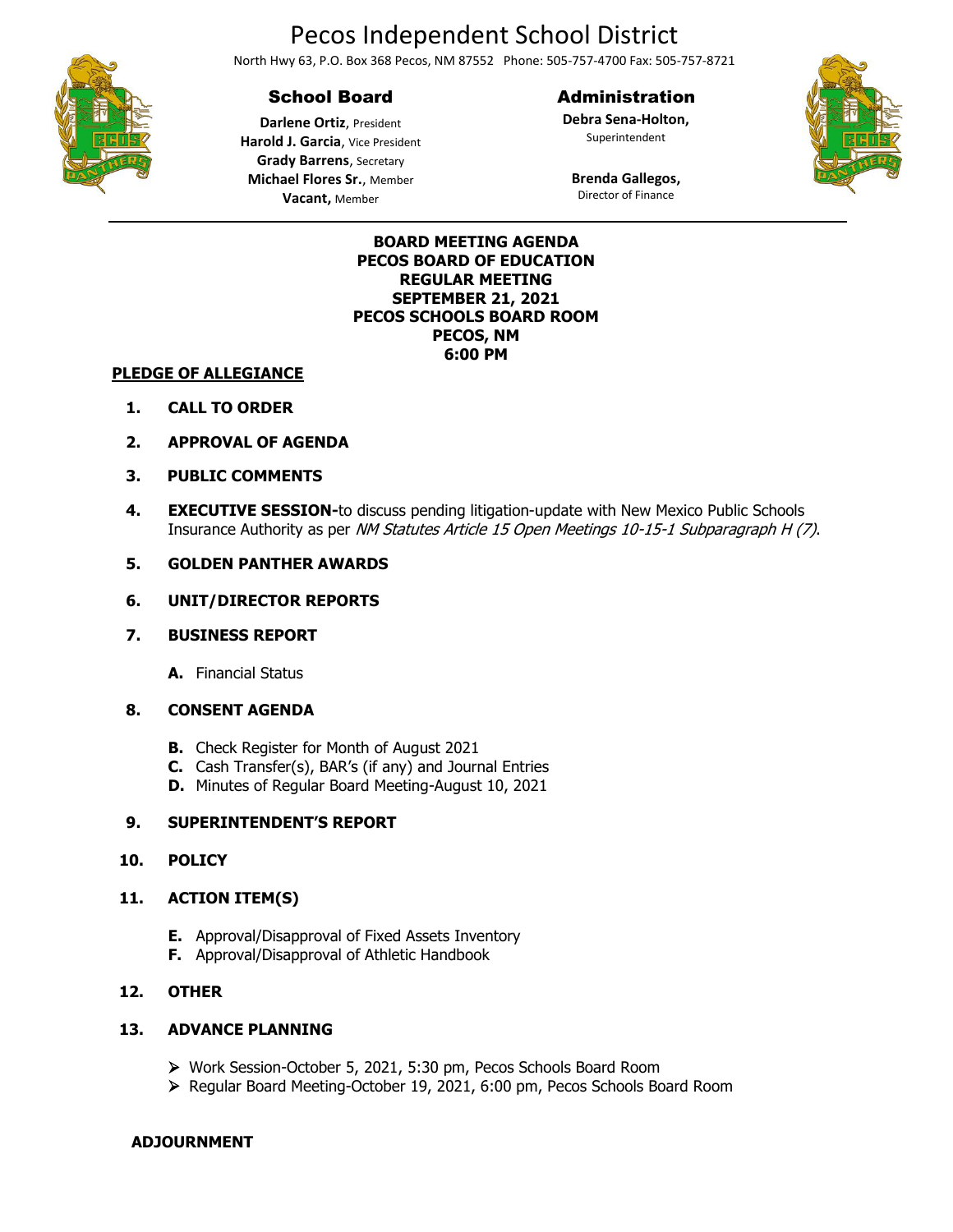## INDEX

## MINUTES

# REGULAR MEETING PECOS BOARD OF EDUCATION PECOS INDEPENDENT SCHOOL DISTRICT

# PECOS SCHOOLS BOARD ROOM PECOS, NEW MEXICO SEPTEMBER 21, 2021 6:00 P.M.

|                                                                                                                                                                                 | 1              |
|---------------------------------------------------------------------------------------------------------------------------------------------------------------------------------|----------------|
|                                                                                                                                                                                 | 1              |
|                                                                                                                                                                                 | 1              |
|                                                                                                                                                                                 | $\overline{2}$ |
|                                                                                                                                                                                 | 2              |
|                                                                                                                                                                                 | $\overline{2}$ |
|                                                                                                                                                                                 | $3 - 5$        |
|                                                                                                                                                                                 | 5              |
|                                                                                                                                                                                 | 5              |
| $\triangleright$ Check Register for Month of August 2021<br>Solution Cash Transfer(s), BAR's (if any) and Journal Entries<br>> Minutes of Regular Board Meeting-August 10, 2021 |                |
|                                                                                                                                                                                 | 6              |
|                                                                                                                                                                                 | 6              |
|                                                                                                                                                                                 | 7              |
| > Approval/Disapproval of Fixed Assets Inventory<br>Approval/Disapproval of Athletic Handbook<br>➤                                                                              |                |
|                                                                                                                                                                                 | 7              |
|                                                                                                                                                                                 | 7              |
|                                                                                                                                                                                 | 8              |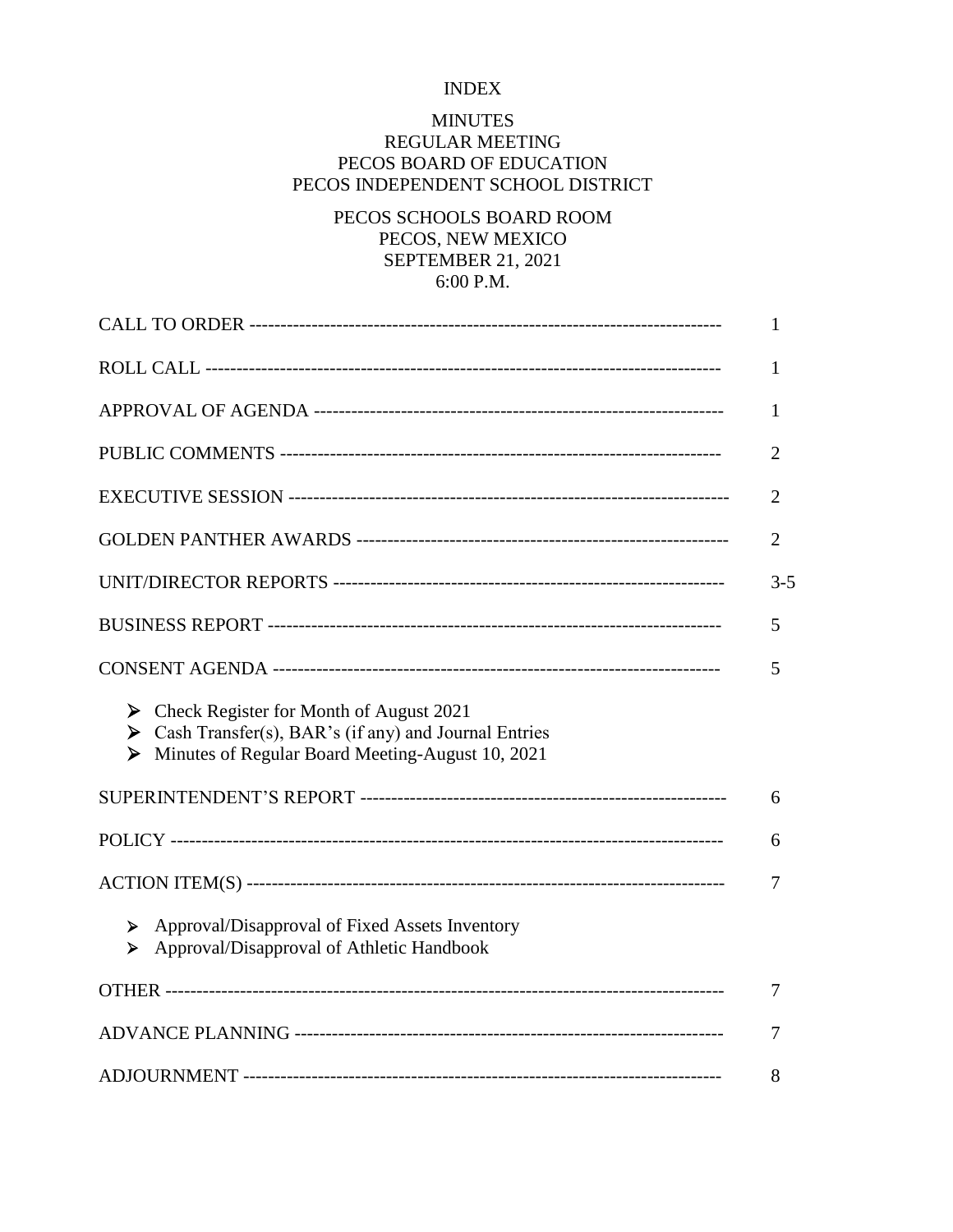#### **MINUTES**

**Regular Meeting Pecos Board of Education Pecos Independent School District Pecos, New Mexico Pecos Schools Board Room Pecos, NM September 21, 2021 6:00 P.M.**

### **PLEDGE OF ALLEGIANCE**

## **CALL TO ORDER**

The President, Ms. Darlene Ortiz called the meeting to order @ 6:00 p.m.

#### **MEMBERS PRESENT**

Ms. Darlene Ortiz, Board President Mr. Harold J. Garcia, Board Vice President Mr. Grady Barrens, Board Secretary Mr. Michael Flores Sr., Board Member Ms. Debra Sena-Holton, Superintendent Mr. Ginger Nickell, Student Representative

### **MEMBERS ABSENT**

None

### **OTHERS PRESENT**

Pedro Vallejo Emily Ortiz Cathy Gallegos Leslie Damon Denisha Moodley Brenda Gallegos Melissa T. Valencia-Flores

# **APPROVAL OF AGENDA**

Based on Superintendent Sena-Holton's recommendation, Secretary Barrens motioned to approve the agenda as presented, seconded by Vice President Garcia. Motion carried unanimously, 4-0.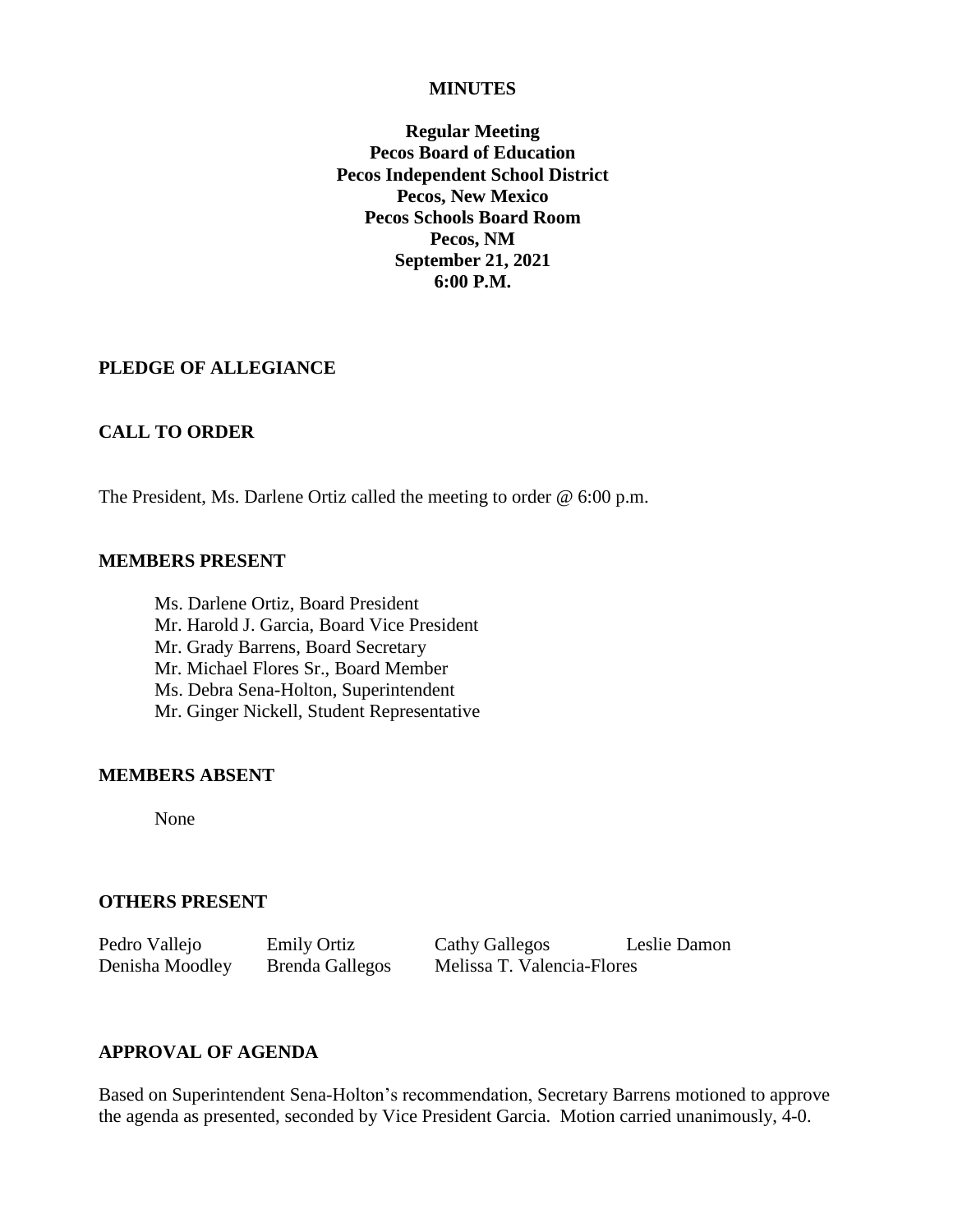# **PUBLIC COMMENTS**

None

# **EXECUTIVE SESSION**

At, 6:01 p.m., Vice President Garcia made a motion to enter into executive session to discuss pending litigation update with New Mexico Public Schools Insurance Authority as per *NM Statutes Article 15 Open Meetings 10-15-1 Subparagraph H (7),* seconded by Member Flores. Action item as a result of executive session if necessary. Motion carried unanimously, 4-0.

At 6:32 p.m., Secretary Barrens made a motion to exit from executive session, seconded by Member Flores. Motion carried unanimously, 4-0.

President Ortiz noted Vice President Garcia would conduct the remainder of the meeting.

At 6:33 p.m., Member Flores made a motion to reconvene from executive session, seconded by Secretary Barrens. Motion carried unanimously, 4-0.

# **GOLDEN PANTHER AWARDS**

Principals announced September 2021 award recipients, noted the characteristics that deemed the student deserving of the award and presented those present with a recognition certificate. The Golden Panthers recognized were Elvis Romero-3<sup>rd</sup> grader, Estevan Olivas-7th grader and Cynthia Terrazas-Junior.

Vice President Garcia announced the time was suitable to introduce the student liaison, Ms. Ginger Nickell-10<sup>th</sup> grader. Superintendent Sena-Holton noted the desire of a student representative on the Board, touched on how the initiative fell into place, acknowledging Ms. Nickell's ambition to advocate for all students and spoke of her approach/presentation of information in challenging the dress code issue. She pointed out the need of someone that is going to be an advocate and voice for students, recognizing Ms. Nickell as the student representative.

Board Members welcomed Ms. Nickell. Dr. Vallejo mentioned seniors and upper classmen contact her for advice and guidance. He congratulated her on the appointment.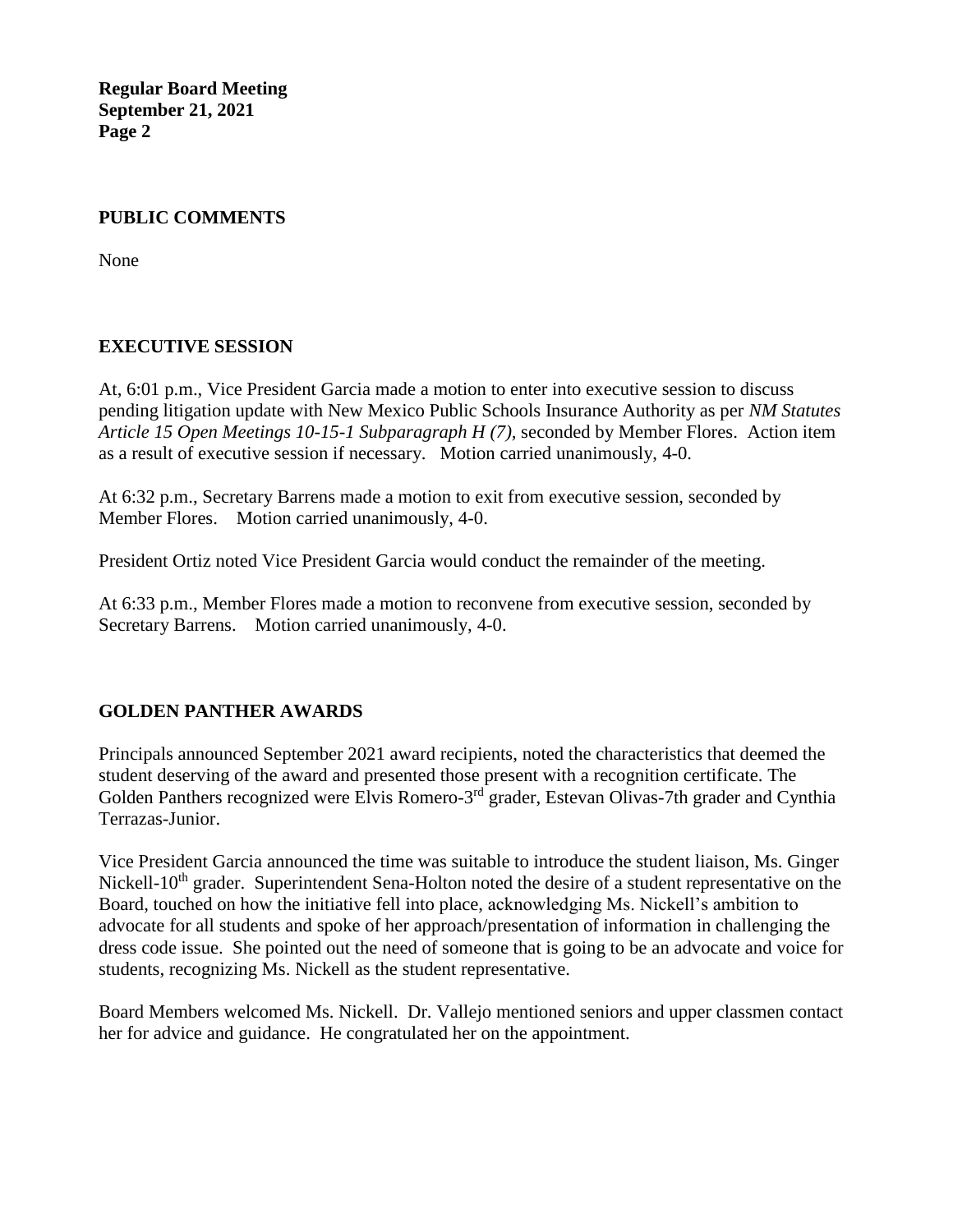# **UNIT/DIRECTOR REPORTS**

# **High School**

Dr. Vallejo acknowledged a considerable amount of successes are transpiring, informed extra efforts are directed at additional student interventions and noted a decrease in the number of F's students have, in comparison to the past. He summarized the current numbers, mentioned the intent to continue working with students, aiming to diminishing numbers. He mentioned the utilization of the counselor and the SAT process for new students with numerous F's, as additional intervention sources. Dr. Vallejo reported getting everyone back on track in their return to school as a challenge and remarked on assisting students and parents with the adjustment, transition back to school. He recognized the initiative is a process and acknowledged the staff and students he's spoken with are excited about having those conversations to move forward.

## **Support Services/Student Nutrition**

Ms. Damon mentioned an Autism Consultant has been providing online and onsite training. She announced the transition to PowerSchool, a new IEP software system, briefed on the system training she provided to SPED Teachers and touched on the software features. She reported department vacancies and noted Teletherapy Services will recommence for applicable vacant positions.

Ms. Damon announced the continuation of serving meals and mentioned the transitioning of the Food Manager and the secondary level. She pointed out the production of food as a concern, informing food distributors do not have food items available on stock and identified food preparation conservativeness as a concentration area.

Vice President Garcia inquired on any type of food shortage, as a result of food production. Ms. Damon pointed out a shortage in vegetables and local items by New Mexico Grown producers and specified purchases from other vendors.

### **Athletics**

Ms. Ortiz handed out the Athletics Report and acknowledged the late submission. She announced the completion of grade eligibility for Volleyball and Cross-Country Athletes, recognized a struggle in the submission of required forms, emphasized on students turning in paperwork in a timely manner and modifying the submission procedure. She noted the resignation of the varsity volleyball coach, named the individual appointed to the position and pointed out the assistant varsity coach and middle school volleyball coach new to the program. Ms. Ortiz briefed on the stipend modification, in acknowledgment for the coach's efforts and services rendered, throughout the replacement initiatives. She reported the volleyball team is doing well, mentioned the team's placement in the Copper Bracket of the SFIS Volleyball tournament and announced MVP selections, Taya Martinez and Lauren Vigil. She pointed out the resignation of the cheer coach, mentioned the vacancy is posted and stated certainly very appreciative of the years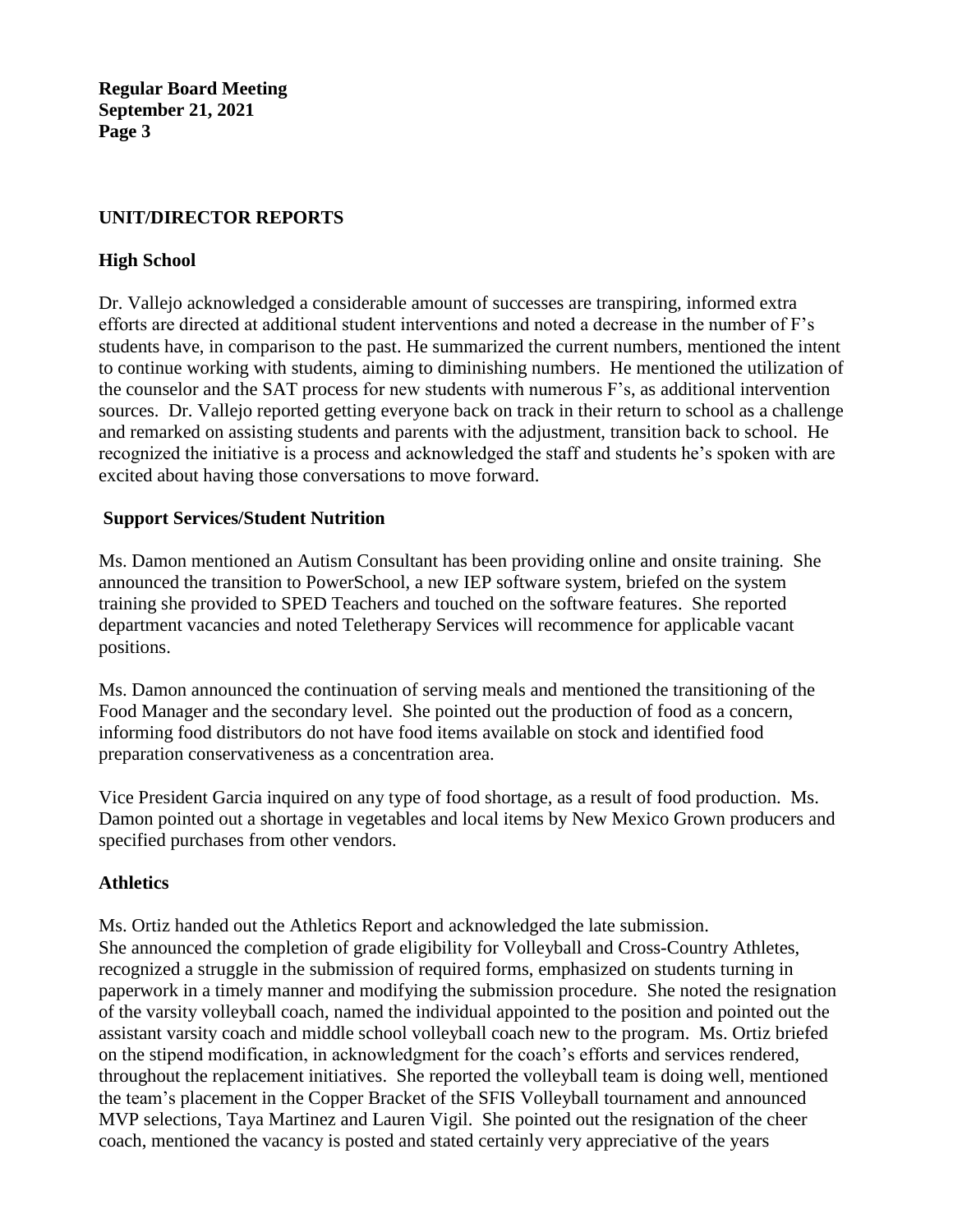Jessica put in, all the acolytes the cheer team has brought over the years. Ms. Ortiz notified game schedules have been uploaded to the NFHS Network, reported the Pixellot Camera System is functioning and the GoFan Digital Ticketing is in operation. She commented on the disadvantages of using the digital ticketing system. She briefed on schedule modifications. Ms. Ortiz reported on the Ron Valdez Invitational Cross-Country Meet and acknowledged the janitorial staff for their efforts. She mentioned her attendance of the Fall AD Conference and announced the district has earned a 1<sup>st</sup> Place in the 2019-20 Director's Cup. She reviewed the volleyball game schedule for the week. Ms. Ortiz noted coaches in place and student travel logistics as department successes. She recognized the challenges of the ongoing learning curve of the position, NRG Tournament preparation and briefed on the traveling trophy initiative, agreed on. She touched on the operation of the concession and mentioned the acknowledgement of those who assist/volunteer, as a token of appreciation.

# **Middle School**

Ms. Moodley mentioned the participation of the previous Family Engagement Event, pointed out the participation of the Grandparents Brunch held on September 13<sup>th</sup> and recognized the event as a success. She called attention to the ELA and Math Initiatives, discussed the comparison of the Math & Grammar data and analysis, pointed out the percentage of students who scored 100% and recognized the increase is a great improvement. She reported 100% of teachers have incorporated their Brain-Based Learning Strategy, noted her documentation on Facebook and commented on the feedback received from teachers from other schools and other administrators. Ms. Moodley highly praised the counselor's efforts and services provided and conveyed she is really happy in relation to the step up and initiative the counselors taken to assist students. She expressed concern with the number of students attending tutoring, noted four is the most that have attended and remarked on the parent outreach/contact efforts. Ms. Moodley identified vocabulary and student behavior as areas of growth.

Ms. Nickell inquired on the offering of transportation from the school back home. Ms. Moodley informed there is no method of transportation at this time and stated a large number of students who are part of tutoring are picked up and do not ride a bus. She highlighted on next step measures.

Secretary Barrens inquired on any type of official communication to figure out what some of the barriers are. Ms. Moodley recognized the idea as a next step to pursue. Superintendent Sena-Holton indicated district wide.

Vice President Garcia inquired on the manner infractions were discovered. Ms. Moodley informed student reporting(s) and teacher discovery.

Vice President Garcia inquired on the cell phone use. Ms. Moodley informed the current practice is in place.

Ms. Nickell inquired on the repercussions for the substance/abuse offenders. Ms. Moodley reported on the utilization of a matrix that consists of infraction levels and the degree of the offense.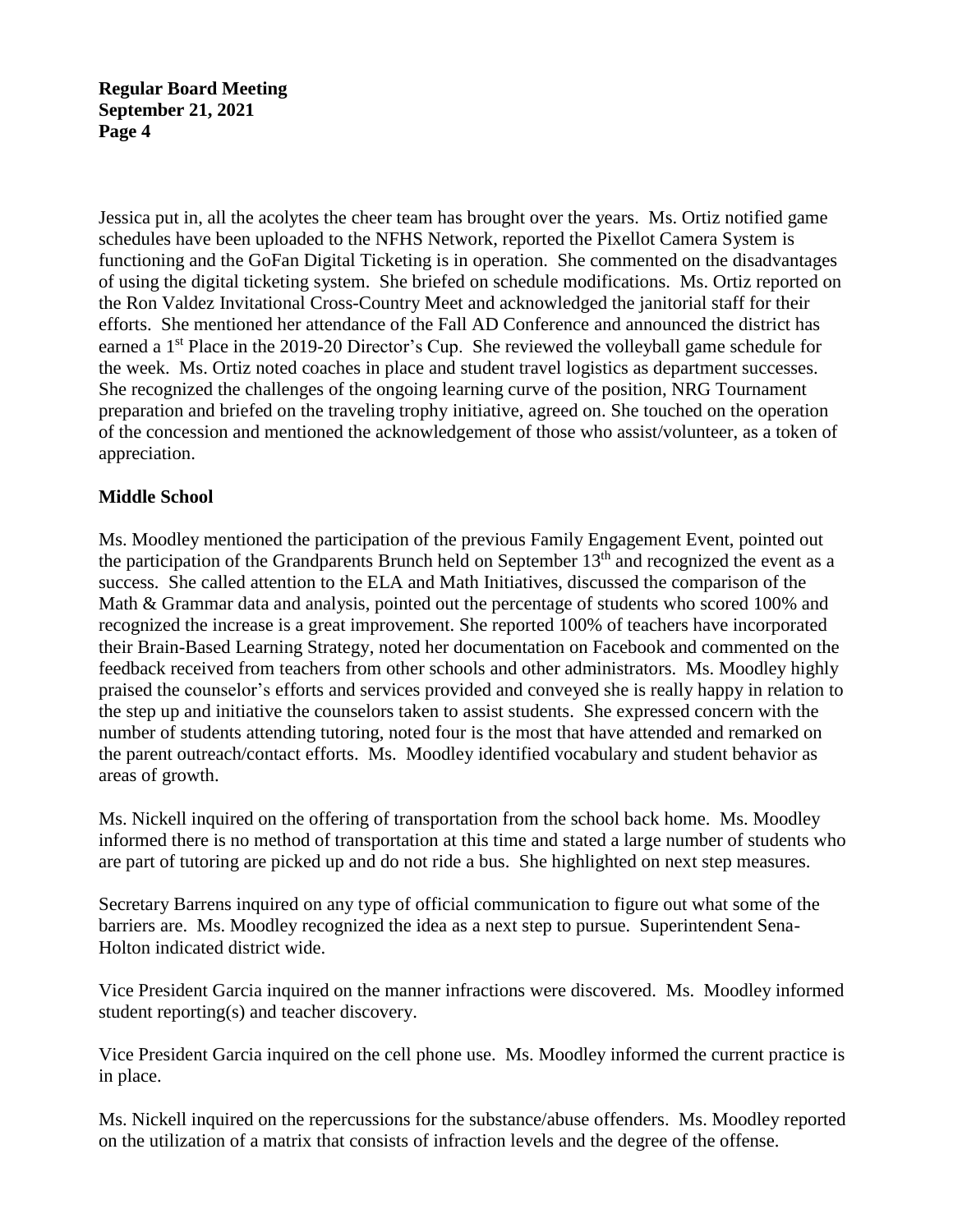### **Elementary**

Ms. Gallegos informed behavioral challenges are occurring, specified aggression towards each other and conveyed the behavior stems from socialization with each other, socioemotional factors. She spoke of her classroom presence and targeted bullying presentations. She mentioned a peer interactions initiative, to assist with socialization. Ms. Gallegos gave credit to Pecos Elementary Parents, conveying she at no time has felt threatened by anyone and complimented the manner parents address concerns. She commented on her comfort level when calling parents, noted a parent is contacted with any kind of consequence imposed and expressed her stance with parent partnership. She noted various options/personnel are available to meet students needs. Ms. Gallegos pointed out the joy of having students in school. She reported the department vacancies as a challenge and complimented Ms. Leal for her role in assisting. She gave emphasis to every student can succeed.

### **BUSINESS REPORT**

# **FINANCIAL STATUS**

Ms. Brenda Gallegos, Finance Director reported the Cash Reconciliation for the month is within packet. She pointed out the efforts on spending CARES Money, referenced the funds listed in the report and informed other than that all funds are in good standing. She summarized the Payroll and Accounts Payable Report, Check Register for the Month of August 2021, Cash Transfers/BAR's, Internal BAR's and Journal Entries. She announced the audit is currently underway, stated the entrance was held and pointed out the firm is new. Ms. Gallegos gave an expected completion time frame and mentioned the due date to State Auditor.

# **CONSENT AGENDA**

Check Register for Month of August 2021 Cash Transfer(s), BAR's and Journal Entries (if any) Minutes of Regular Board Meeting-August 10, 2021

Based on Superintendent Sena-Holton's recommendation, Member Flores moved to approve the Check Register for the Month of August 2021and Minutes of the Regular Board Meeting-August 10, 2021, seconded by Secretary Barrens. President Ortiz abstained from Section D-Minutes of the Regular Board Meeting-August 10, 2021. Motion carried unanimously, 4-0 for Section B-Check Register for Month of August 2021 and 3-0 for Section D-Minutes of Regular Meeting-August 10, 2021.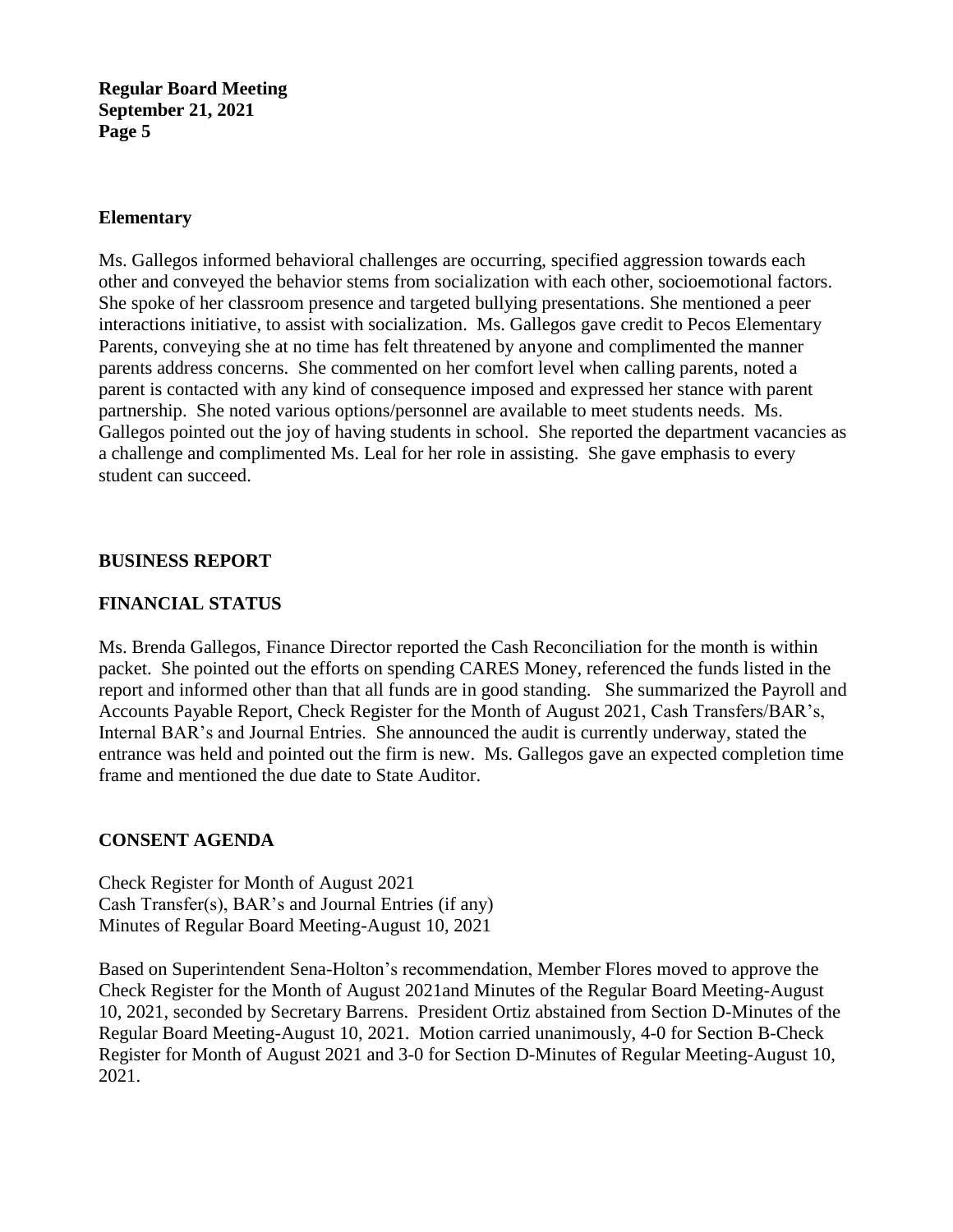# **SUPERINTENDENT'S REPORT**

Superintendent Sena-Holton reported the spending of the classroom supply incentive and referenced the deadline of October 10<sup>th</sup>. She reported the first scheduled Parent Academy on October  $4<sup>th</sup>$  at 6 p.m. She acknowledged the socioemotional support the district receives is outstanding and mentioned Memorandum of Understandings/Teletherapy Services. Superintendent Sena-Holton announced her completion of Title IX at the high school, gave feedback on the presentation and mentioned future presentations/trainings. Superintendent Sena-Holton acknowledged the biggest struggle is the hiring of people, reported the current vacancies and pointed out the advertisements on NMREAP.

Vice President Garcia inquired on the background status of potential hires/applications. Superintendent Sena-Holton indicated there are hits and explained how the situation is addressed.

Superintendent Sena-Holton announced Vera Joe Bustos will address the first student assembly on September 23<sup>rd,</sup> directing her address on student confidence. She noted money was appropriated for presenters and mentioned two leads on a Bullying Presentation for elementary.

Vice President Garcia inquired on the new website. Superintendent Sena-Holton reported Oso Grande Technologies approved credentials, to proceed with the design of the new website, at no compensation for all that is needed.

Ms. Moodley briefed on how the school is he heart for Mental Health for majority of our students.

Ms. Nickell reported the dress code petition has been passed on to the Student Council President, Ashley Rodriguez and mentioned the arrangement of a meeting with Dr. Vallejo for approval. She noted the high school student body wants to start a green initiative for the cafeteria, utilizing reusable trays, cutlery etc., and a collection box for non-perishable items not consumed. Superintendent Sena-Holton briefed on an onsite pantry plan, in conjunction with the Food Depot. Ms. Nickell recommended serving water bottles as opposed to milk. Ms. B Gallegos informed Federal Guidelines does not allow the collection of food and donate to someone else and recognized new cooks may not understand the secondary is on an Offer versus Serve School Nutrition Program.

Secretary Barrens inquired on the thought of offering a laundry facility/service.

# **POLICY**

None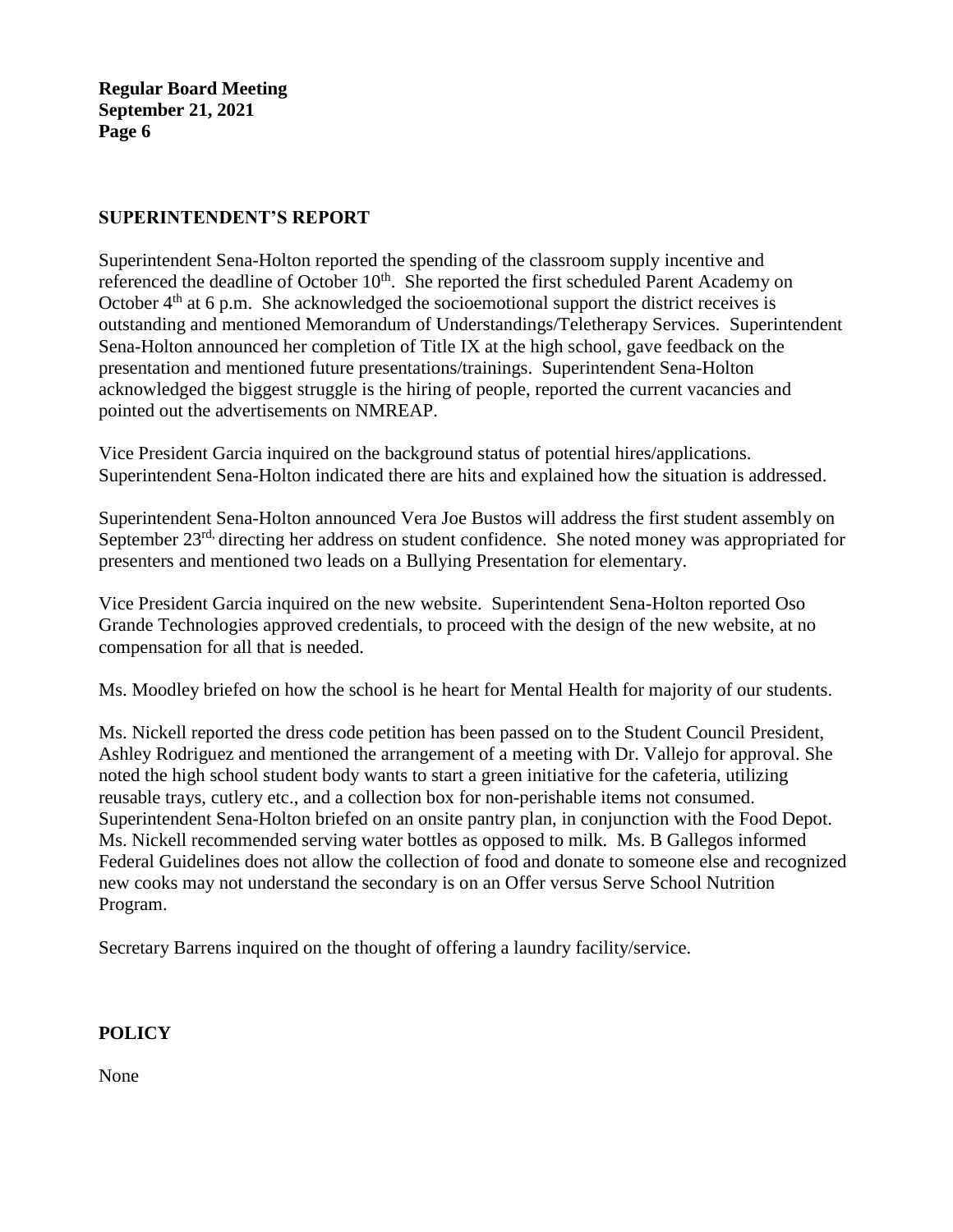# **ACTION ITEM(S)**

## APPROVAL/DISAPPROVAL OF FIXED ASSETS INVENTORY

Based on Superintendent Sena-Holton's recommendation, Secretary Barrens moved to approve the Fixed Assets Inventory, seconded by Member Flores. Motion carried unanimously, 4-0.

# APPROVAL/DISAPPROVAL OF ATHLETIC HANDBOOK

Secretary Barrens referenced grooming outlined in the handbook, asked if grooming is an absolute and asked if it prohibited participation. He asked to define well-groomed, indicated it is 100% subjective and pointed out discussion points. Ms. Ortiz spoke on the interpretation of the athlete's presentation of school representation.

Based on Vice President Garcia's recommendation, President Ortiz moved to table action of the Athletic Handbook, seconded by Secretary Barrens. Motion carried unanimously, 4-0.

Further review and verbiage clarification will take place at the upcoming scheduled Work Session.

Ms. Nickell recommend aligning with dress code.

### **OTHER**

# **ADVANCE PLANNING**

- ➢ Work Session-October 5, 2021, 5:30 pm, Pecos Schools Board Room
- ➢ Regular Board Meeting-October 19, 2021, 6:00 pm, Pecos Schools Board Room